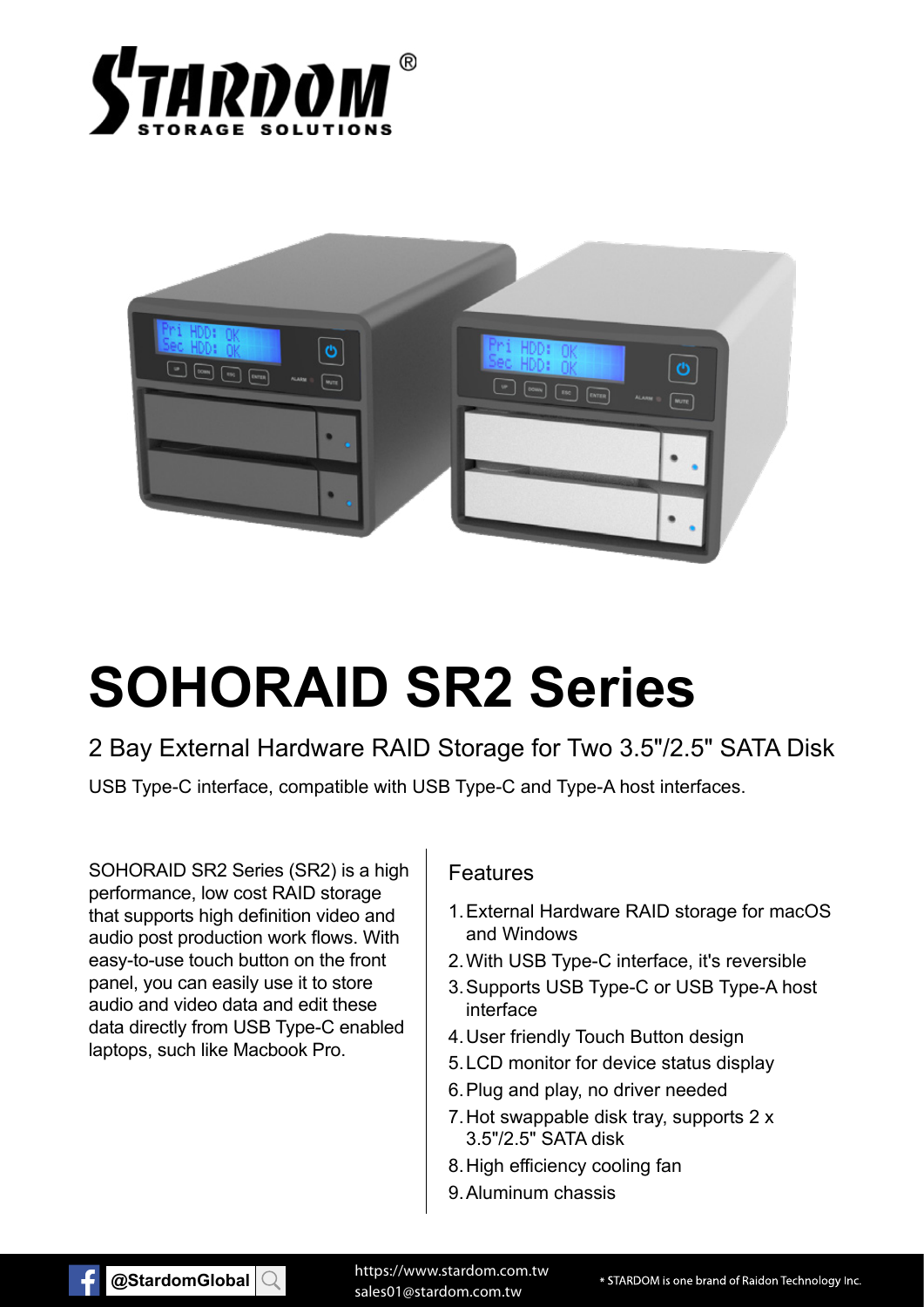

#### **User Friendly Touch Button & Display**

SR2 comes with user friendly Touch Button design, user can setup SR2 with these buttons easily. SR2 equipped with clear readable LCD display and LED indicators for device monitoring during operation, users can easily grasp the status of the storage all the times. Moreover, it comes with audio alarms whenever failure occurs.



### **Utility with Disk S.M.A.R.T. Information**

STARDOM provides the Windows based Utility for monitoring the device, user just need to download it from STARDOM's website. When open the Utility, it will not only shows the status about the SR2, also will shows the S.M.A.R.T. information of the two disks be used in the SR2. With these useful information, user can change the disk before it really damaged to have better protection for the data storaged in the SR2.

| D. Davice1          | 8301<br>1002<br>Good                |                             |           |                        | SMART - HOC1 : Samsung 55D 559 PRO 128GB<br>Undates after 35 seconds |             |
|---------------------|-------------------------------------|-----------------------------|-----------|------------------------|----------------------------------------------------------------------|-------------|
| <b>Sydem Status</b> | i5                                  | <b><i><u>MARINE</u></i></b> |           | <b>Worst Threshold</b> | RAW                                                                  | Status      |
|                     | 05-Realiscated sector court         | $100-$                      | 108       | 10                     | concenters:                                                          | <b>Good</b> |
|                     | OB-Pouver on Rours count            | 96                          | 99        |                        | 00000000025                                                          | <b>Good</b> |
| <b>Emvan Sport</b>  | <b>OC-Power cycle count</b>         | 56                          | $20 - 30$ |                        | 000000000078                                                         | <b>Band</b> |
|                     | <b>B1bLinKnoven</b>                 | 望                           | 98        |                        | 00000000040                                                          | <b>Bond</b> |
|                     | <b>R361 inKnown</b>                 | triti                       | 108       | tň                     | mononone                                                             | <b>Geod</b> |
| EMANGE              | <b>ESA Linknown</b>                 | 100                         | 108       | 10                     | 00000000000                                                          | Good        |
|                     | <b>BEALINFOOR</b>                   | 100                         | 100       | <b>IO</b>              | 000000000000                                                         | <b>Bond</b> |
|                     | R7-SAT4 Downship Earn Court         | 100                         | 108       | tō                     | concentent.                                                          | Send        |
| <b>SMART</b>        | <b>RR Pagested Unconectable Ex-</b> | 100                         | 108       |                        | concentrate                                                          | <b>Good</b> |
|                     | <b>DE Aidlow Temperature</b>        | C5                          | 46        |                        | 0000000001F                                                          | Good        |
|                     | C3Hardware ECC recovered            | 300                         | 200       |                        | 00000000000                                                          | Good        |
|                     | C7-UDMA CRC entr rate               | 100                         | 100       |                        | 00000000000                                                          | <b>Good</b> |
| <b>Nort</b>         | <b>EDULIVERINA</b>                  | $^{56}$                     | 99        |                        | 00000000064                                                          | Good        |
|                     | F1-T qual LBAs Written              | 55                          | 95        |                        | 000307562520                                                         | <b>Bood</b> |

### **Compatible with USB Type-C and Type-A Hosts**

SR2 comes with one USB Type-C interface, but not every PC/Mac comes with USB Type-C interface too. Therefore, based on the model, STARDOM provides two kinds of USB cables, one is USB Type-C to Type-C cable and the other is USB Type-C to Type-A cable, or both. User can choose which SR2 to buy based on what host interface he/she has, no need to buy a adapter or other cable.

- SR2-B31:with 1 x USB Type-C to Type-C cable
- SR2-B31A: with 1 x USB Type-C to Type-A cable
- SR2-BA31:with 1 x USB Type-C to Type-C cable & 1 x USB Type-C to Type-A cable



#### **Hot-Swappable Drisk Tray, supports 3.5"/2.5" Disk**

Comes with easy-to-use disk tray, SR2 supports most 3.5"/2.5" disk (both HDD and SSD) on the market. Under RAID 1 mode, when one disk failured, user just need to hot-swap out the failured disk and replace a new one back even the SR2 is power on. It's easier for user to maintain the SR2.

 $\star$  Spare disk tray is available